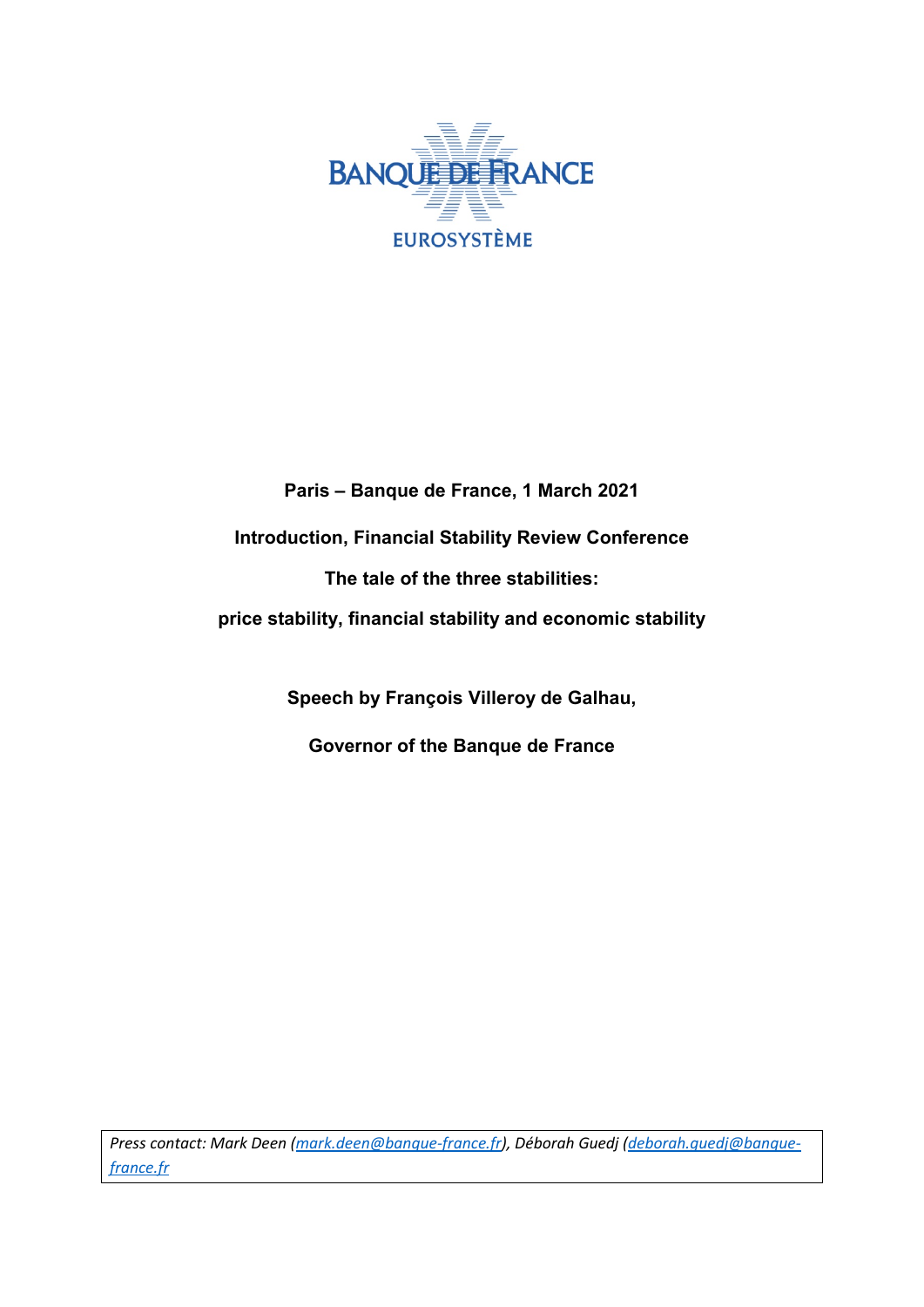It is a great pleasure for me to welcome you to the publication today of the 24th edition of the Banque de France *Financial Stability Review*. We have a set of very distinguished speakers. I would like to thank them and all the contributors to the review, as well as the Banque de France's teams who helped prepare this issue, which focuses on macroprudential policy in the midst of the Covid crisis.

The past twelve months have seen some of the most dramatic events since World War II, with this unprecedented pandemic. For this reason, and given that today is about the *Financial Stability Review*, I will focus on the concept of stability itself. Other sources of instability have affected the world economy in the past decade or so: the Global Financial Crisis and ensuing recession, the European Debt Crisis, or more recently rising trade tensions. It seems that the world has become more unstable. Against this backdrop, stability is all the more important for our fellow citizens, and it has different dimensions, but I will focus mainly on three key aspects.

I will start (and it will be a surprise to no one) with **price stability**. I will then turn to **financial stability**, which is essential for the effectiveness of monetary policy (by preserving its transmission channels). Finally, I will talk about **economic stability** and the way monetary policy, in combination with fiscal policy, can smooth the business cycle and foster a robust and sustainable recovery from the covid crisis. Clearly, these different aspects are closely intertwined: monetary policy, while pursuing its primary objective of price stability, can affect financial stability; fiscal and monetary policy closely interact with each other, as do monetary and macroprudential policy. But for the sake of clarity I will tackle each concept in turn.

\*\*\*

## **I. Price stability**

To achieve the ECB inflation objective, we are determined to maintain, as long as necessary, a very accommodative monetary **stance**. We continue to stand ready to adjust all of our instruments, as appropriate, including possibly a lowering of the DFR if needed. And to guarantee the full **transmission** of this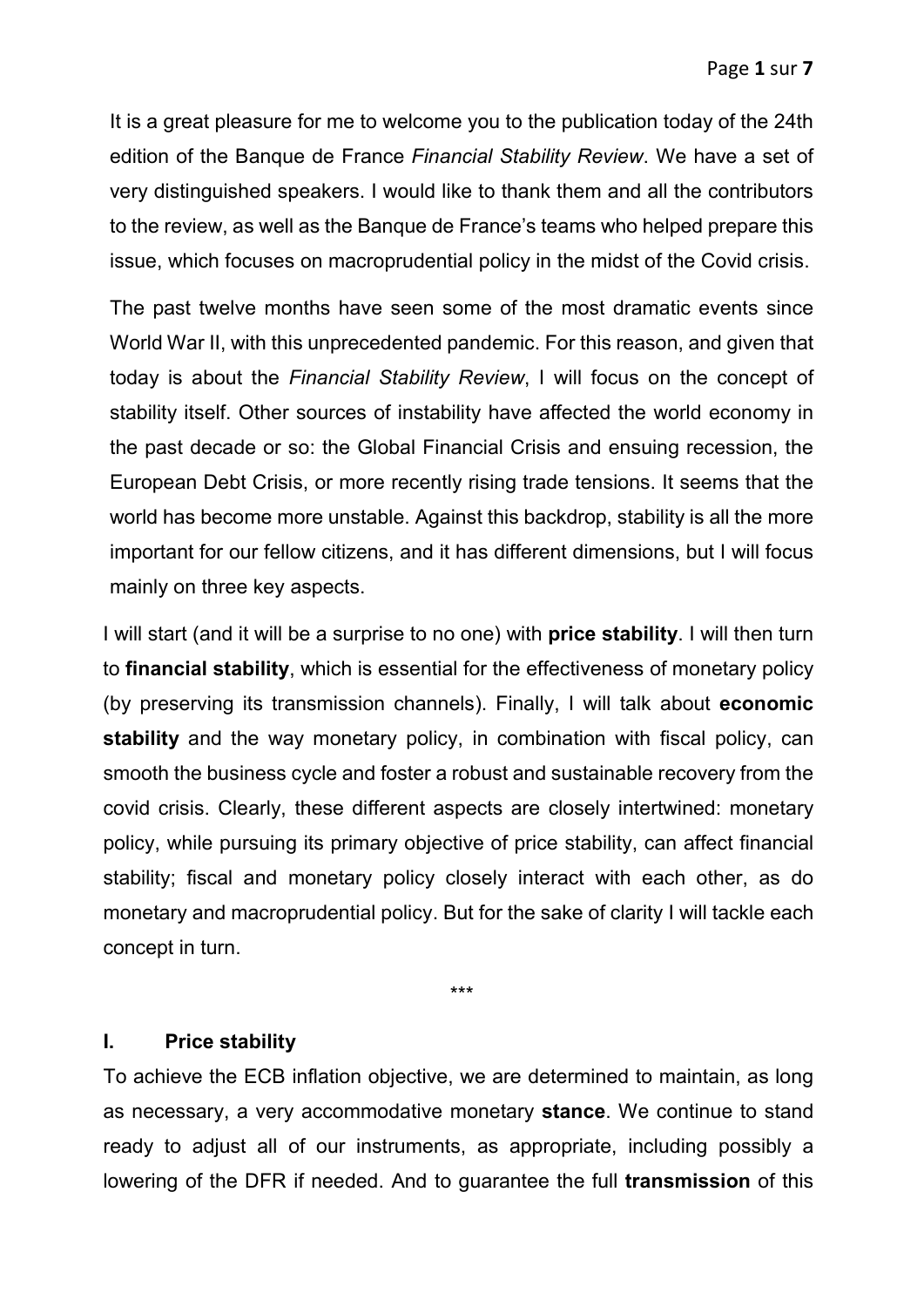accomodative stance, we pay particular attention to ensuring that both bank and market financing conditions remain favourable for all agents (governments, firms and households). This leads us to monitor a large set of indicators, with a multifaceted and holistic approach.

Let me add some comments about the recent increase we have seen in longterm rates, following although to a lesser extent the move in the US. This increase has different causes, and hence calls for different reactions and instruments.

First, in the euro area, the latest consumer price data have surprised on the upside, and there are some signs of an upturn in inflation expectations. This is actually good news, as Ph[i](#page-7-0)lip Lane noted last week  $^{\textrm{i}}$ . That said, this rise shouldn't be overstated; it primarily reflects temporary factors rather than a persistent and significant change in the inflation path. The euro area economy is in a different situation compared with that of the US (in terms of real activity, output gap and fiscal stimulus). There is no risk of overheating in Europe.

Second, this less disinflationary environment shouldn't raise questions about our future monetary policy, and our reaction function. Let me reiterate a strong conviction about our inflation objective: it is flexible, symmetric and medium-term. To put it clearly, these last two imperatives mean that we cannot completely ignore the past inflation shortfalls, and that in the future we should be ready to accept inflation above target for some time. As necessary, our forward guidance could be strengthened to make this tolerance explicit.

And third, there are other elements in this tightening of financing conditions, including excessive spillovers and tensions on the term premia. In so much as this tightening is unwarranted, we can and must react against it, starting with an active flexibility of our PEPP purchases, which we have made possible since its inception in March 2020, and enhanced last December.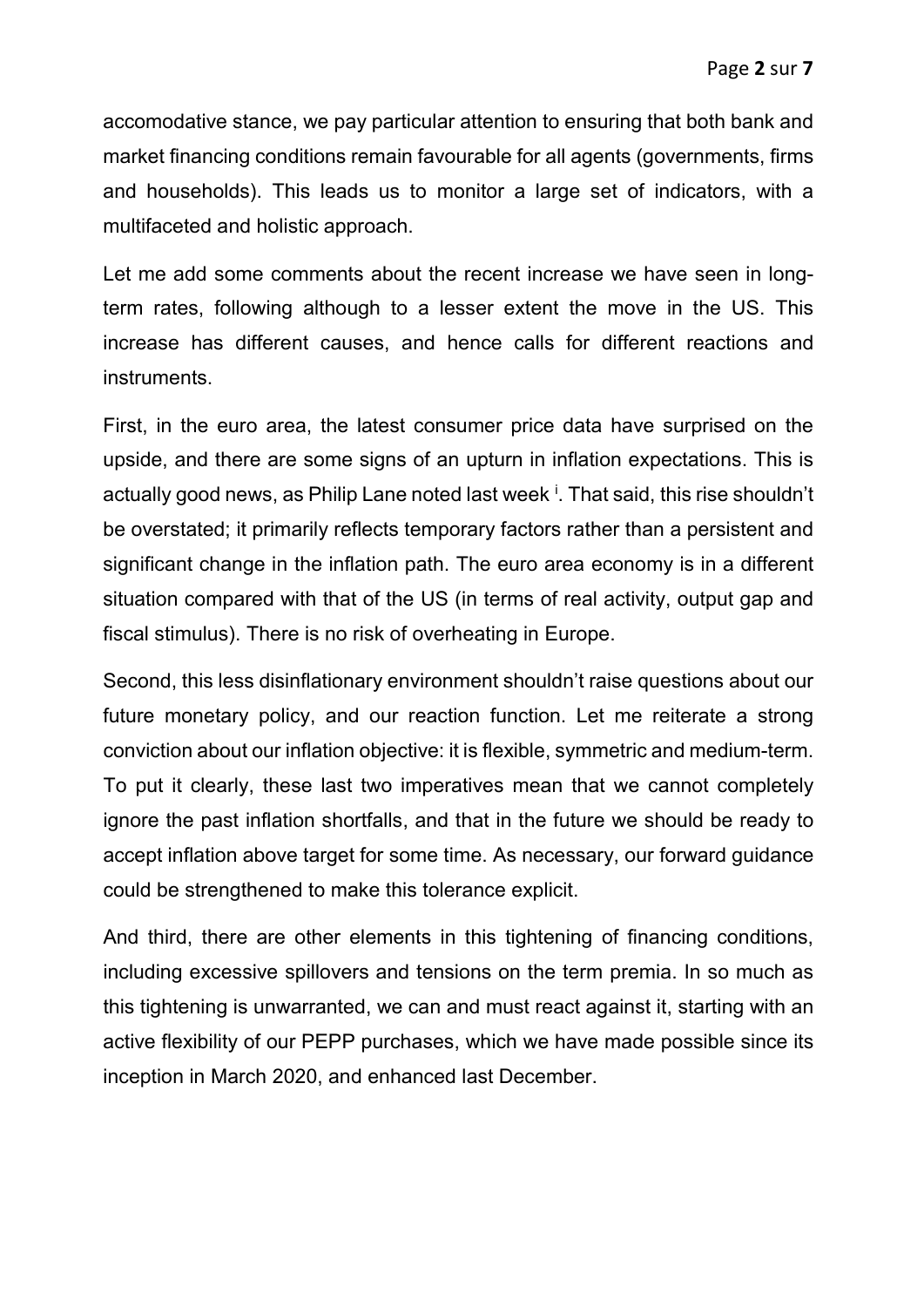## **II. Financial stability**

Lessons have to be fully drawn from the past experiences about the obvious costs of financial crises. History has shown that price stability is not a sufficient condition to ensure financial stability.

Furthermore, low-for-long interest rates, in a context of a decreasing natural rate of interest, can contribute to the build-up of systemic risk and financial vulnerabilities, by encouraging excessive risk-taking and financial misalignments.<sup>[ii](#page-7-1)</sup> This matters for monetary policy. Of course, macroprudential policy is the first and main line of defence, and the toolkit has been considerably enhanced in recent years.<sup>[iii](#page-7-2)</sup> However, it appears that macroprudential tools, although necessary, are not completely sufficient to address the whole range of financial stability concerns.

It is my view that central banks should take financial stability into account while setting the course of monetary policy. There is a need to overcome the strict separation principle between monetary and macroprudential policies, and adopt a **coordination principle**. What does this mean in practice? Let me first dispel two misunderstandings and say what it is *not* about. It does not mean that financial stability may become a monetary policy objective in itself. The aim here would be to identify vulnerabilities that represent a threat to the price stability objective, either directly or indirectly by impairing the effective transmission of monetary policy in the medium-long term. Also, it does not imply a systematic (mechanical) reaction to financial stability indicators, and it is very different from the "leaning against the wind" strategy. In addition, financial stability, unlike price stability, is not easily summarised by one statistic (inflation in the case of price stability), so we therefore need in any case to look at a range of indicators.

What I suggest instead is a slight evolution of the ECB strategy, to achieve a more "integrated" framework. To formalise this approach, one option worth considering could be to renovate and extend the present second pillar into a "financial and monetary" pillar, alongside the economic one. More specifically,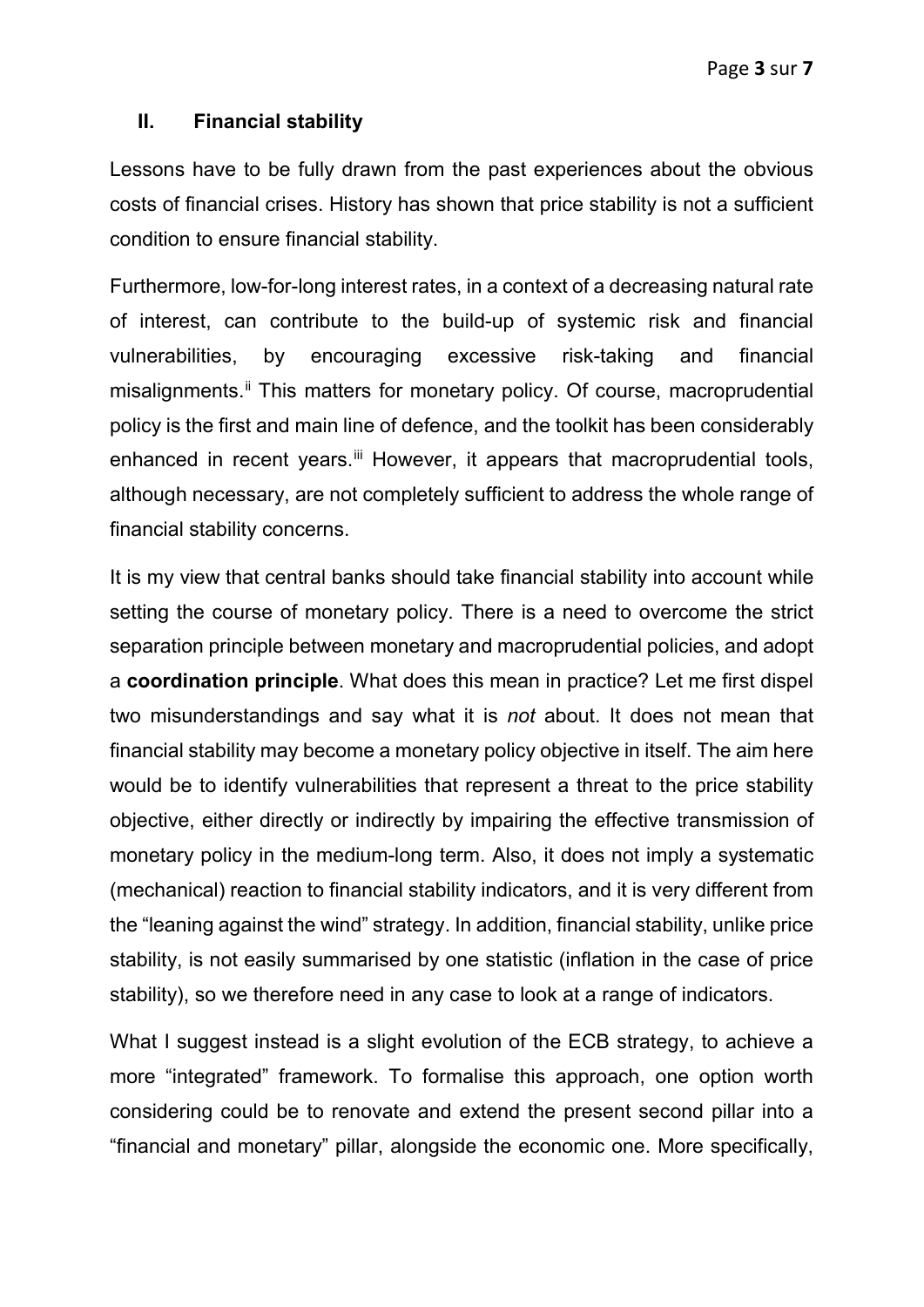let me mention a few examples of variables that could be monitored under this new pillar:

- Indebtedness of firms and households;

- Bank balance sheet information, which is useful for assessing the functioning of the bank lending channel (including in a forward-looking way);

- Indicators of excess risk tolerance and excess credit, which provide information on the risk-taking channel;

- Stock and house prices, which provide information on the asset price channel.

This list could be of course modified and completed. In fact, we already monitor many of these variables. The point of having a structured pillar is to formalise this analysis – including on proportionality of our measures – and ensure we have no blind spots.

Such considerations would help us optimise the monetary policy toolkit and fine tune it with the numerous tools that central banks have now at their disposal. To some extent, we have already crossed that bridge in adapting existing instruments in order to take financial stability considerations into account. In the case of the Eurosystem, two examples come to mind: the tiering system and TLTROs. The tiering system was introduced after the deposit facility rate was pushed in negative territory, to offset the negative side effects of low-for-long interest rates for banks intermediation. In the case of the TLTROs, we have excluded housing loans from the lending benchmark to avoid contributing to a potential housing bubble. So far, I have mentioned adjustments to our individual instruments; but more generally, our monetary policy tools could be combined with each other so that they maximise their impact on inflation while minimising the side effects on financial stability.<sup>[iv](#page-7-3)</sup> Indeed this is precisely what the old Tinbergen rule asserts: we now have several instruments **in** our monetary policy toolkit, allowing us to reach several goals.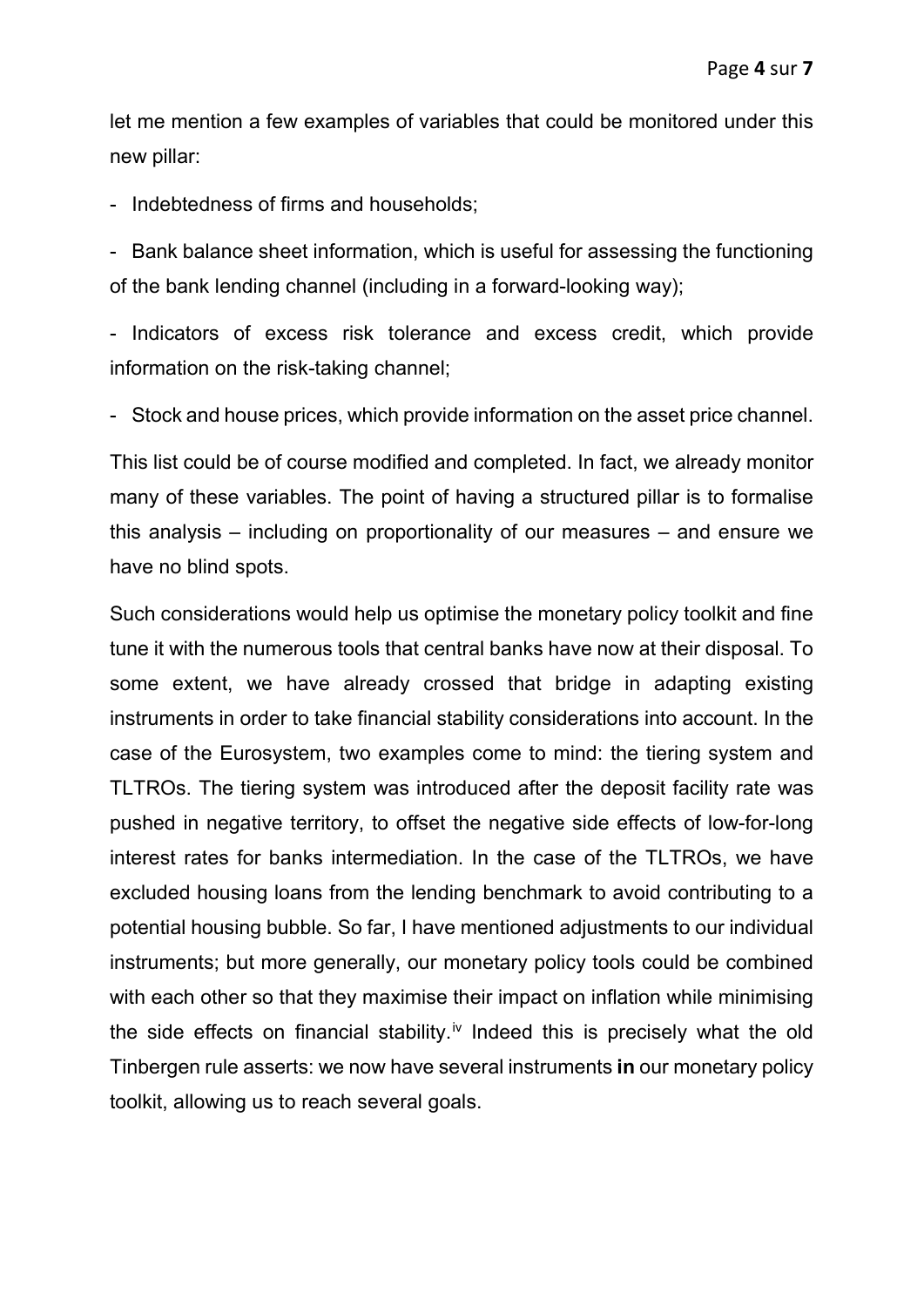## **III. Economic stability**

Let me now turn to economic stability. The stabilisation of the business cycle is the area of policy trade-offs and dilemmas *par excellence*. As long as price dynamics are in line with the business cycle, monetary policy is counter-cyclical. Fortunately, this is the case most of the time, as demand shocks tend to prevail. That said, monetary policy is not the only stabilisation policy: fiscal policy is also very active, which raises the very topical issue of the congruence between monetary and fiscal policies.

As long as inflation prospects remain too low with respect to the central bank's inflation objective, accommodative monetary and fiscal policies can be congruent without any formal coordination. This is obviously the description of the policy-mix at the current juncture. Moreover, in a context of low R\*, fiscal policy is more effective and gains policy space thanks to the accommodation provided by the central bank (as  $r < g$ ). In turn, the effects of monetary policy, which is constrained by the effective lower bound (ELB), are reinforced by fiscal policy, which becomes today one of its main "transmission channels".

But in the longer run – and in the years to come –, the greatest risk is of course that monetary policy could become subordinated to fiscal policy. If and when inflation reappears, central banks must be able to normalise their stance and increase the interest rates paid on debt. Acting too late or too little, for shortterm or political reasons, can be very costly for long-term interest rates and inflation.

The best way to foster the current policy-mix *congruence* while preventing the risk of future fiscal *dominance* is to establish clear and credible reaction functions for monetary and fiscal policies:

• For the central bank, the mandate provides a clear guidepost. Forward guidance will of course be very useful in this process, to ensure a smooth and predictable exit.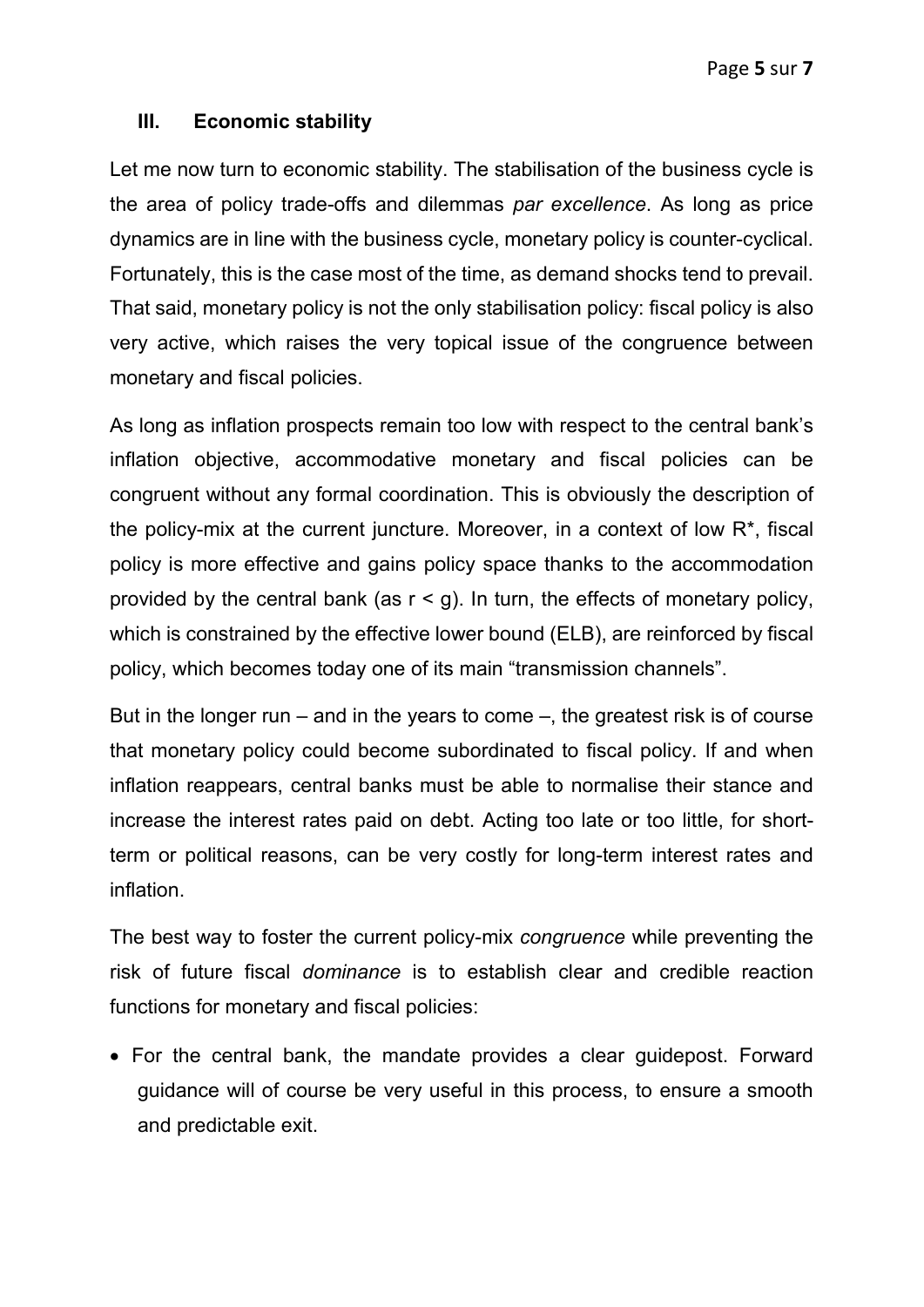- For governments, policy commitments and forward guidance are perceived as less credible because of the well-known time inconsistency problem. A more appropriate route would be to ensure that fiscal *rules* continue to anchor the medium-term trajectory of public debt, but under a renovated EU fiscal framework, which has become too complex and less suited to the new economic and financial environment.
- Indeed, the current low interest rate environment (with r<g) does not mean that public debt sustainability issues have become irrelevant: it only implies that governments have more time to ensure debt sustainability. Against this backdrop, the revised and simplified fiscal rules should be based on a medium-term debt trajectory and on a single operational target, namely a ceiling on the growth rate of public expenditures (net of discretionary revenue measures) as proposed by the European Fiscal Board (EFB). First, given the current low interest rate environment and the high levels of post-covid debt ratios, the speed of adjustment towards the long-term debt anchor should be made more country-specific and less rapid than under the current 1/20 linear rule of the SGP, which is no longer credible. Second, for the operational target, relying only on the current interest burden, as suggested by some, would be at once short-termist and too partial. But interest payments could be included in the net expenditure target, unlike the EFB proposal which excludes them. This inclusion would give more fiscal space to governments as long as interest rates remain low, but would ensure an automatic downward adjustment of primary expenditure growth if and when interest payments start to increase. The bottom line is that the long-term sustainability of public debt should be ensured by credible but flexible fiscal rules.
- In parallel, we could maintain the possibility of responding to large shocks through a permanent common fiscal capacity; in this respect, the Next Generation EU package is a positive breakthrough, and could be made permanent, although with more limited amounts. A few days ago, Mario Draghi, speaking at the Italian Senate in his current capacity as Prime